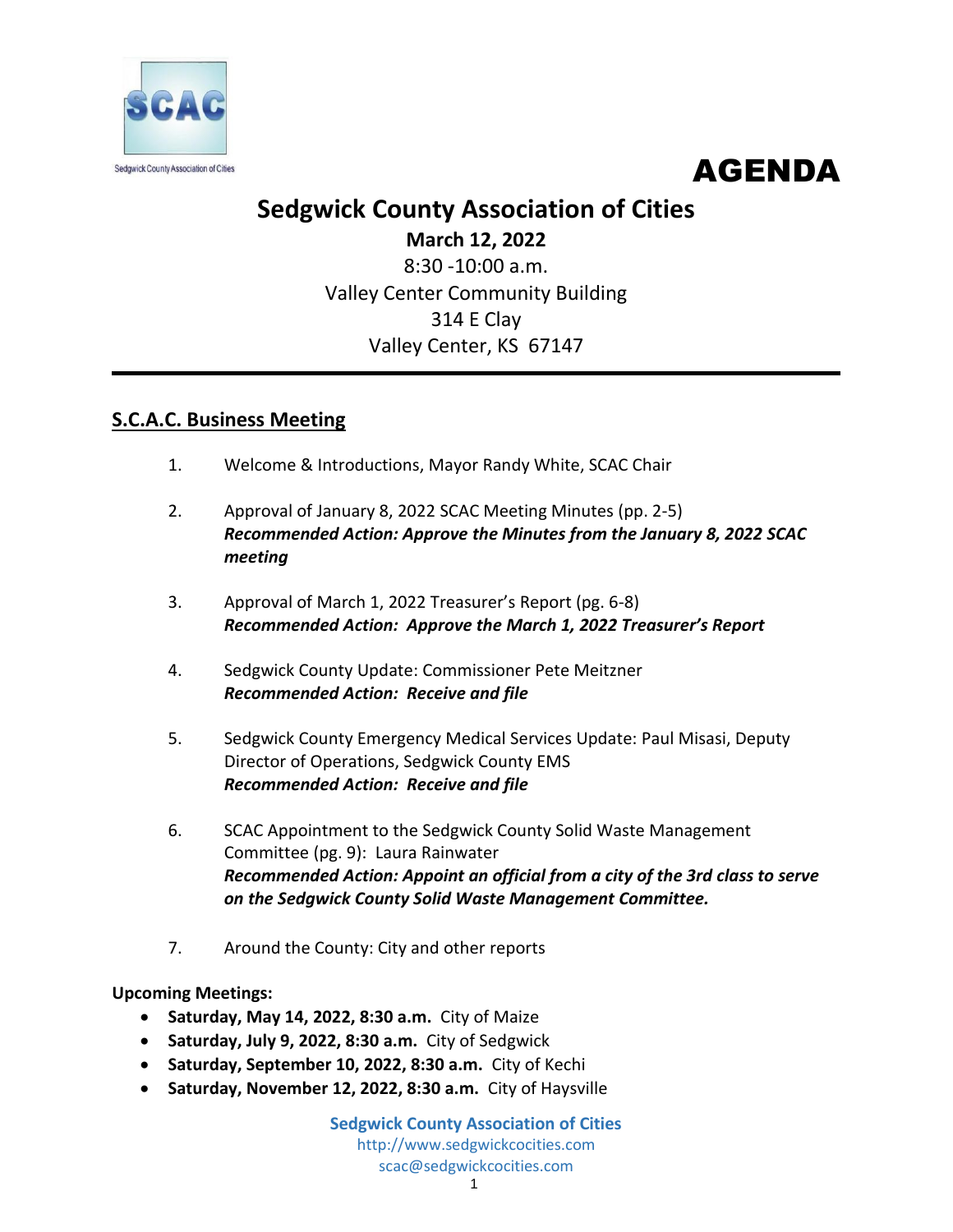

# Sedgwick County Association of Cities (SCAC)

## Meeting Minutes **Bel Aire City Hall 7651 E Central Park Avenue Bel Aire, KS 67226 January 8, 2022**

SCAC Met at 8:30 a.m. on Saturday, January 8, 2022, at the Bel Aire City Hall with **Chairman Randy White (Derby),** presiding, SCAC members and visitors are shown on the attached list.

**Welcome**: **White** welcomed members and guests

**Cities in Attendance:** Derby, Bel Aire, Kechi, Haysville, Wichita, Park City, Mount Hope, Valley Center, Clearwater, Bentley, Sedgwick, Sedgwick County

### **Approval of November, 13, 2021 Meeting Minutes**

The Minutes from the November 13, 2021 meeting was submitted for approval.

ACTION TAKEN: Motion made by Councilmember Gina Gregory (Valley Center) to APPROVE the November 13, 2021 meeting minutes. Seconded by Mayor Brandon Whipple (Wichita). **Motion Passed Unanimously.** 

### **Approval of January 1, 2022 Financial Report**

The January 1, 2022 SCAC Financial Report was submitted by SCAC Treasurer, **Council Member Gina Gregory (Valley Center).**

**ACTION TAKEN:** Motion made by Mayor Terry Somers (Mount Hope) to APPROVE the January 1, 2022 Treasurer's Report. Seconded by Mayor Jim Benage (Bel Aire). **Motion Passed Unanimously.** 

### **Commissioner Pete Meitzner, Sedgwick County Update**

- Mayors Luncheon to be scheduled
	- o To welcome and offer support for new mayors
- COVID Updates
	- o Hospital Numbers are on the rise
		- **17% Positivity Rate**
	- o Please get your vaccine and be mindful of in-person meeting options
	- o Updating COVID Policies to align with state efforts

### **Sedgwick County ARPA Update, Brent Shelton, Deputy Chief Financial Officer**

- ARPA final guidance has been published
	- o Document is nearly 500 pages, Sedgwick County Staff are current sifting through the document, looking for information.

**Sedgwick County Association of Cities** [http://www.sedgwickcocities.com](http://www.sedgwickcocities.com/) [scac@sedgwickcocities.com](mailto:scac@sedgwickcocities.com)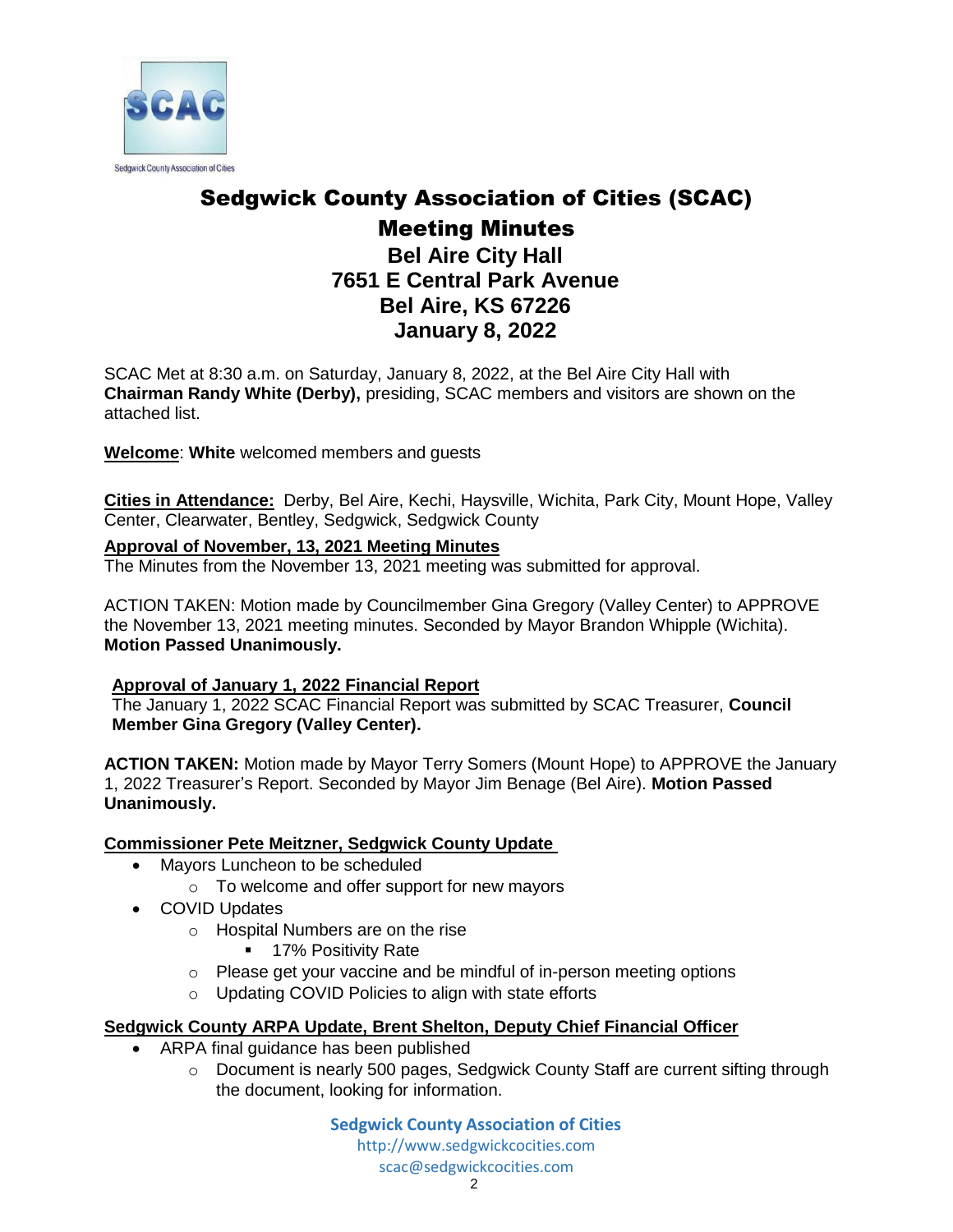

- o ARPA is has more flexible guidelines than CARES, and allows for more usage
	- **Guidance is being made available on the Sedgwick County Update**
	- **ARPA** is intended to help communities recover from the pandemic
	- **Replace lost revenue with ARPA** 
		- Up to the amount of your award if award is less than \$10M
		- Can go directly to general fund
		- Streamlined reporting services
		- Funds encumbered by end of 2024 and spent by end of 2026
	- **Court Backlog** 
		- Closed for over a year, ARPA Eligible
		- Staffing and additional judges to be hired to clear backlog
	- Additional expenditures for staff to address pandemic at the Health Dept.
- Letter of Interest
	- o Not application for funding, and not a guarantee of support
	- o Only provides more detail from those asking for funding
	- o Open until Midnight on January 23, 2022
- More information can be found at<https://www.sedgwickcounty.org/finance/arpa/>

#### **Tobacco-free Parks Presentation: Shelley Rich, Tobacco Control Coordinator, Medical Society of Sedgwick County**

- Mission
	- $\circ$  Since 1970, our mission has been to protect all residents of Wichita / Sedgwick County from the adverse effects of tobacco.
- Why Tobacco Free Parks and Trails?
	- o Protect children and families from secondhand smoke
	- o Cut down on the litter created by smoking
	- o Modeling better behaviors for youth
	- o 4 in 5 Americans support policies that prohibit the use of tobacco products at parks and recreation centers\
- Who has implemented these ordinances and policies?
	- o Arlington
	- o Emporia
	- o Hiawatha
	- o Iola
	- o S. Hutchinson
	- o And More!
- Resources for each community
	- o Free technical assistance
	- o Sample talking points and lets of support
	- o Promotion of tobacco free parks/events
	- o Meeting with City County
	- o Community and Youth Engagement

**Sedgwick County Association of Cities** [http://www.sedgwickcocities.com](http://www.sedgwickcocities.com/)

[scac@sedgwickcocities.com](mailto:scac@sedgwickcocities.com)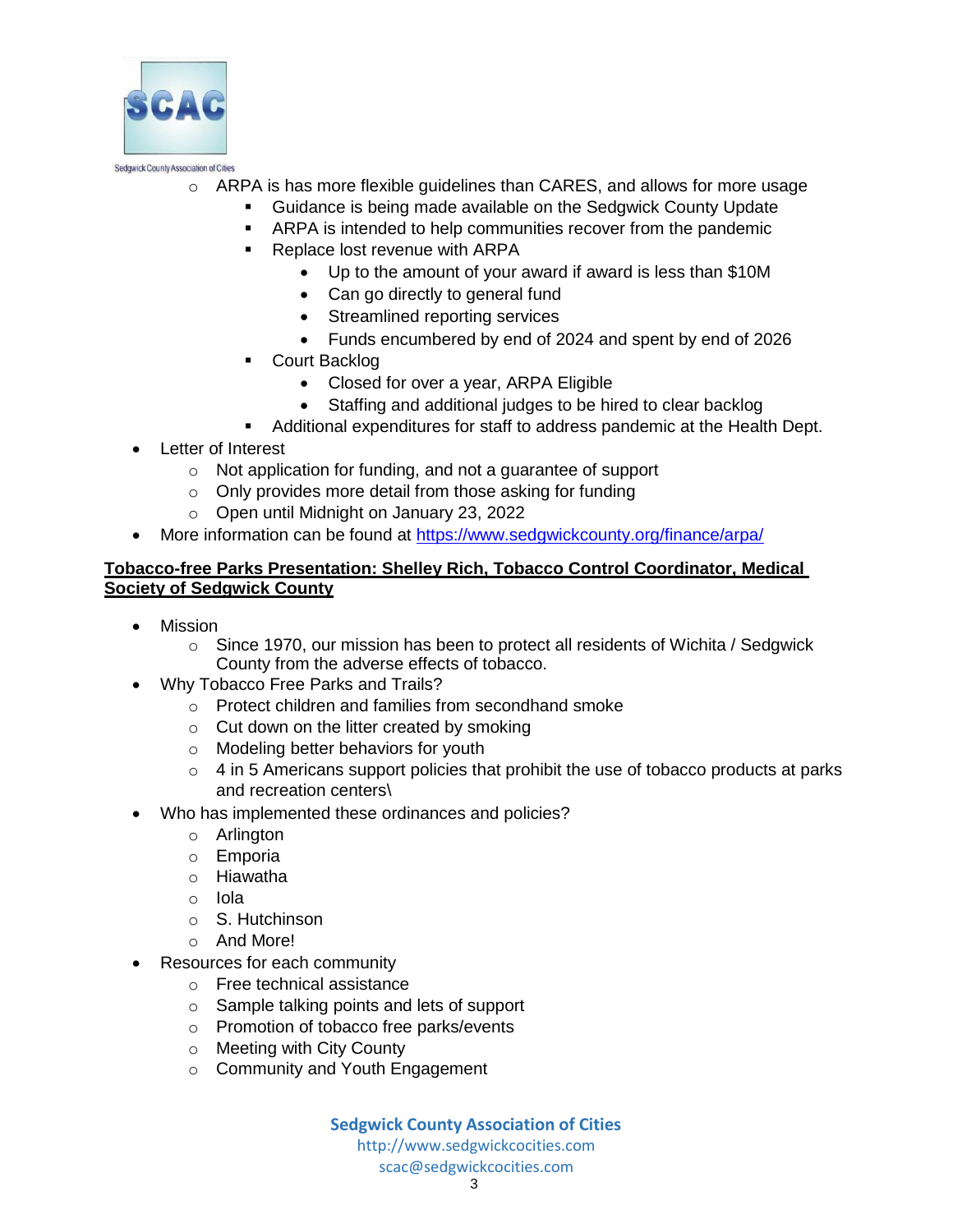

#### **Upcoming Meetings**

**Saturday, March 12, 2022 8:30am**- City of Valley Center **Saturday, May 14, 2022 at 8:30am**- City of Maize **Saturday, July 9, 2022 at 8:30am**- City of Sedgwick **Saturday, September 10, 2022 at 8:30am**- City of Kechi **Saturday, November 12, 2022 8:30am**- City of Haysville

#### **Adjournment**

**A motion was made by Mayor Terry Somers (Mount Hope) to adjourn the January 8, 2022 SCAC Meeting. Mayor Jim Benage (Bel Aire) Seconded. Motion PASSED.** 

Respectfully submitted by:

Laura E. Rainwater, Executive Director for Sedgwick County Association of Cities

Date of Minutes Approval:\_\_\_\_\_\_\_\_\_\_\_\_\_\_\_\_\_\_\_\_\_\_\_\_\_\_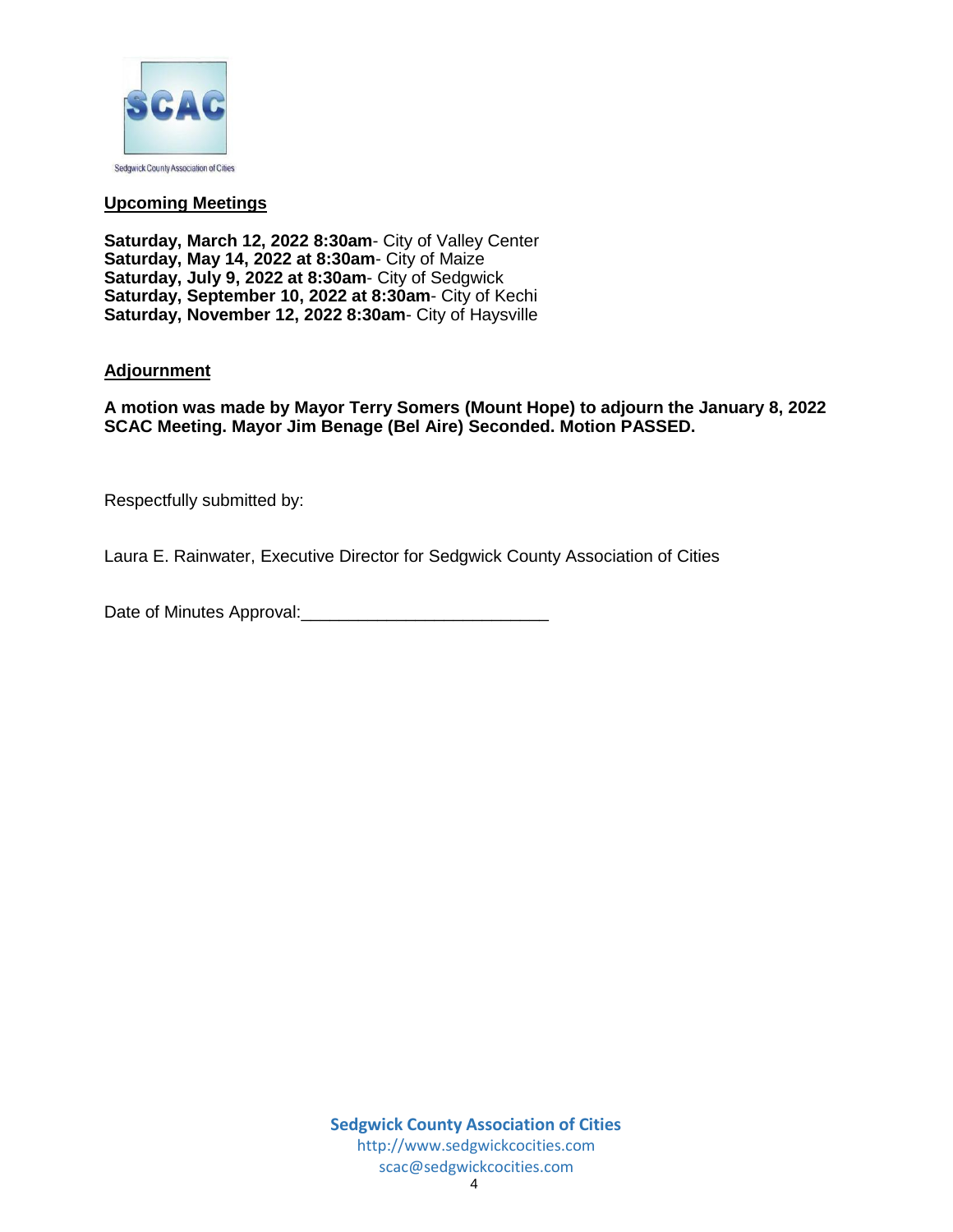

#### **Meeting Attendance:**

| Laura Rainwater          | <b>SCAC</b>               |
|--------------------------|---------------------------|
| Zoe Sisco                | <b>Workforce Alliance</b> |
| Randy White              | Derby                     |
| <b>Ron Colbert</b>       | <b>Valley Center</b>      |
| <b>Gina Gregory</b>      | <b>Valley Center</b>      |
| Jim Benage               | <b>Bel Aire</b>           |
| <b>Ted Henry</b>         | <b>Bel Aire</b>           |
| <b>Brandon Whipple</b>   | Wichita                   |
| <b>Becky Tuttle</b>      | Wichita                   |
| Tom Jones                | Park City                 |
| George Capps             | Park City                 |
| <b>Terry Somers</b>      | Mount Hope                |
| Pete Meitzner            | Sedgwick County           |
| <b>Brent Shelton</b>     | Sedgwick County           |
| <b>Russ Kessler</b>      | Haysville                 |
| Ashley Velazquez         | Kechi                     |
| <b>Justin Shore</b>      | Clearwater                |
| Bryan Chapman            | Sedgwick                  |
| <b>Rex Satterthwaite</b> | Bentley                   |
| <b>Paul Davis</b>        |                           |
| Lonny Wright             |                           |
| <b>Shelly Rich</b>       |                           |
| Elena Devore             | <b>TFW</b>                |